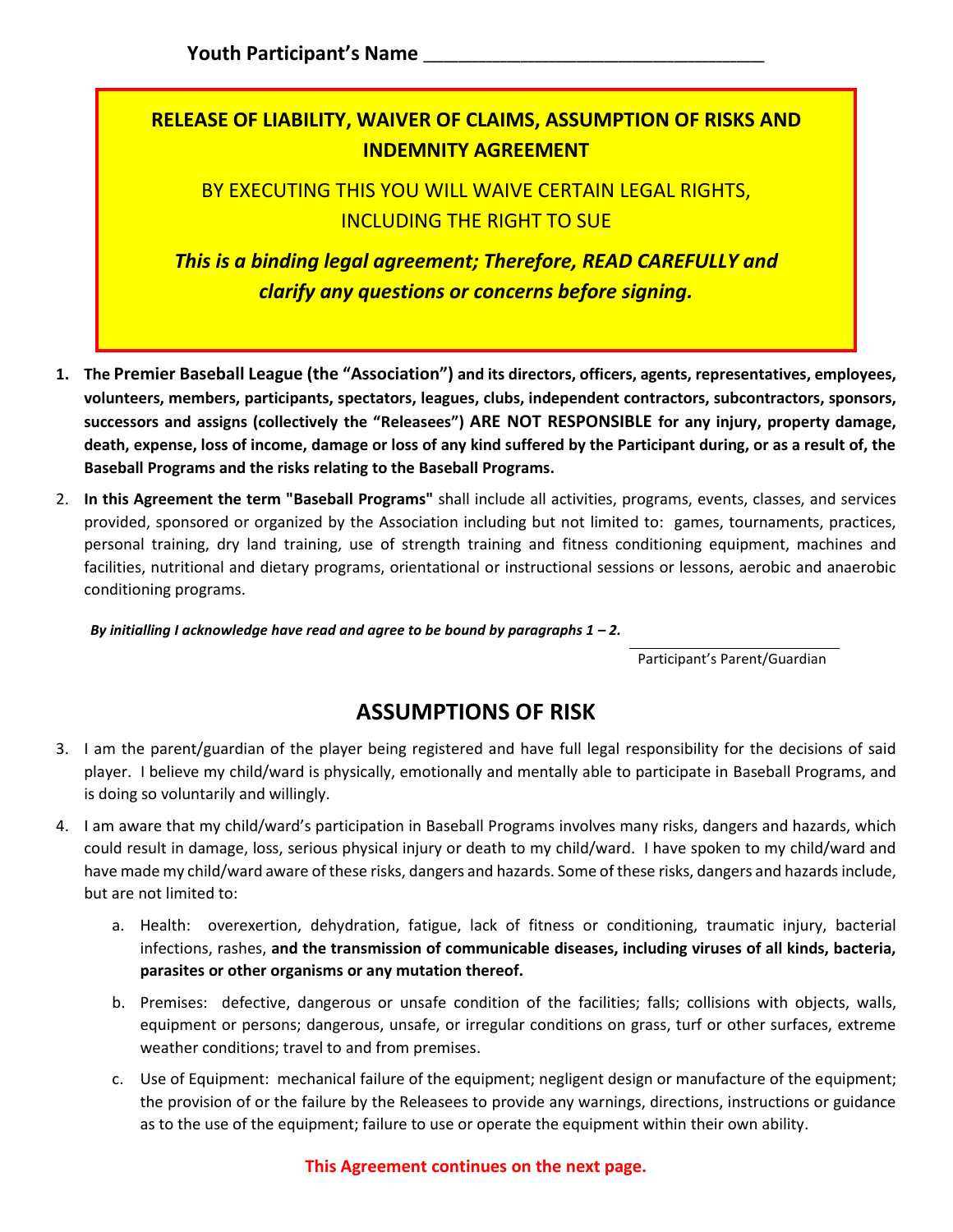- d. Contact: I acknowledge that contact with baseballs, other equipment, or other persons, whether intentional or unintentional, is a common part of Baseball Programs, and may lead to serious bodily injury, including but not limited to concussions and/or other brain injury, or serious spinal injury.
- e. Advice: negligent advice regarding Baseball Programs.
- f. My child/ward's conduct and conduct of other persons including any physical altercation between baseball participants: I acknowledge that such conduct, including my child/ward's negligence and negligence of other persons, including NEGLIGENCE ON The PART OF THE RELEASEES, may increase the risk of damage, loss, personal injury or death. I understand that the Releasees may fail to safeguard or protect my child/ward from the risks, dangers and hazards of Baseball Programs, some of which are referred to above.

*By initialling I acknowledge have read and agree to be bound by paragraphs 3 – 4.* 

Participant's Parent/Guardian

## **RELEASE OF LIABILITY, WAIVER OF CLAIMS AND INDEMNITY AGREEMENT**

In consideration of the Releasees allowing my child/ward to participate in Baseball Programs, use its equipment and facilities and providing its baseball services and consultation, I hereby agree as follows:

- 1. **TO WAIVE ANY AND ALL CLAIMS** that I have or may in the future have against THE RELEASEES AND TO **RELEASE THE RELEASEES** from any and all liability for any loss, damage, expense or injury including death that I or my child/ward may suffer or that my next-of-kin may suffer as a result of my or my child's/ward's participation in Baseball Programs DUE TO ANY CAUSE WHATSOEVER, including but not limited to:
	- a. negligence on the part of the Releasees;
	- b. breach of contract by the Releasees;
	- c. breach of warranty on the part of the Releasees in respect of the design, manufacture, selection, installation, maintenance or adjustment of equipment;
	- d. breach of any statutory or other duty of care including any duty of care owed under the *Occupiers Liability Act*, R.S.B.C. 1996, c. 303, on the part of the Releasees; and
	- e. the failure on the part of the Releasees to safeguard or protect me or my child/ward from the risks, dangers and hazards of Baseball Programs, some of which are referred to in the Assumption of Risks section of this Agreement.

*By initialling I acknowledge have read and agree to be bound by paragraph 1.*

Participant's Parent/Guardian

2. TO HOLD HARMLESS AND INDEMNIFY THE RELEASEES from any and all liability for any damage, loss, expense or injury to my child/ward resulting from my child's/ward's participation in Baseball Programs DUE TO ANY CAUSE WHATSOEVER, including but not limited to negligence on the part of the Releasees; breach of contract by the Releasees; breach of warranty on the part of the Releasees in respect of the design, manufacture, selection, installation, maintenance or adjustment of equipment; breach of any statutory duty or other duty of care including any duty of care owed under the *Occupiers liability Act*, R.S.B.C. 1996, c. 303, on the part of the Releasees; and the failure on the part of the Releasees to safeguard or protect my child/ward from the risks, dangers and hazards of Baseball Programs, some of which are referred to in the Assumption of Risks section of this Agreement.

**This Agreement continues on the next page.**

#### Page 2